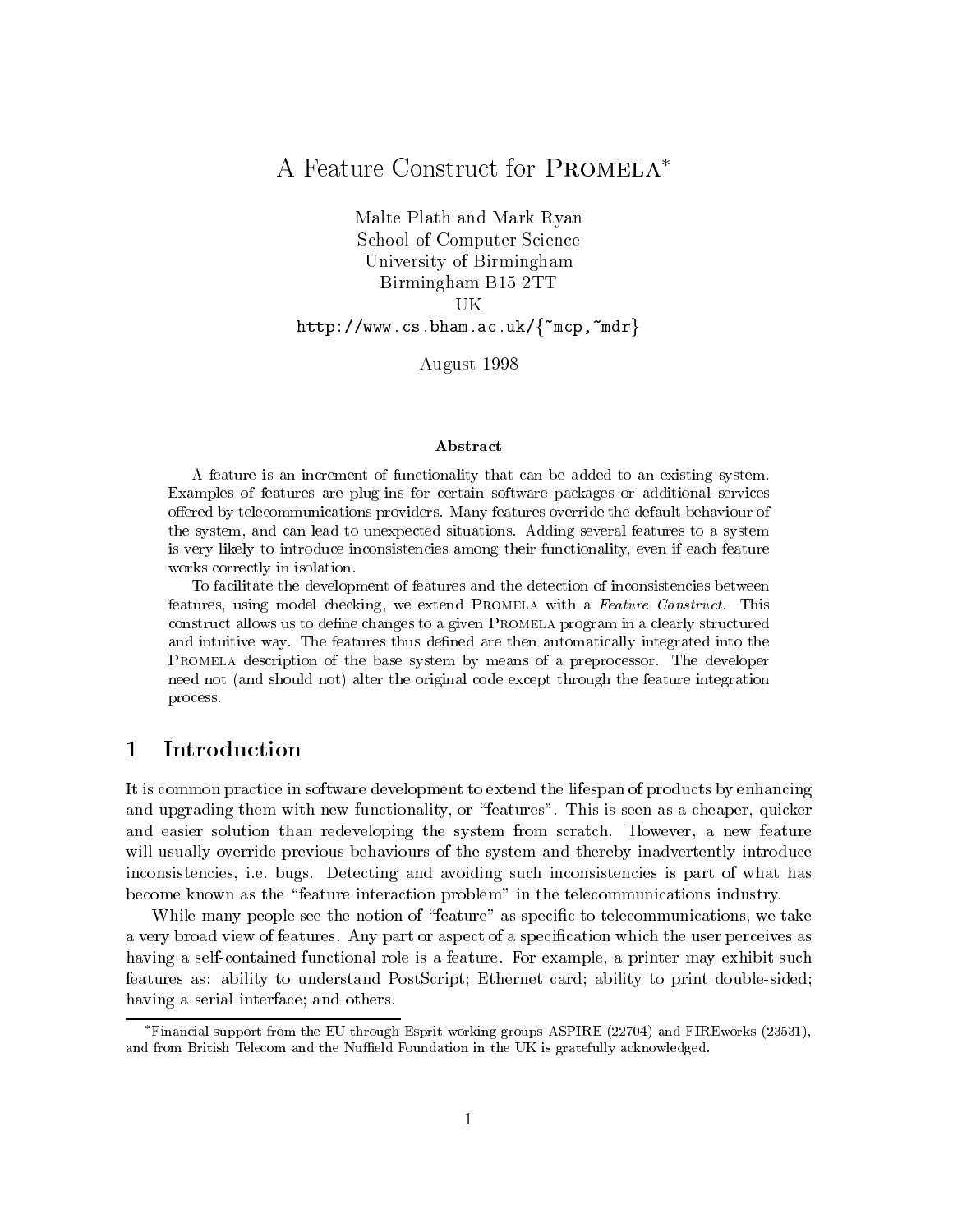Since features may interact both in desirable and undesirable ways, it is in general impossible to deduce formally properties of the extended system from the specication of the base system and the features that have been added to it. (For an overview of the problems involved in the analysis of featured systems we recommend [6].)

To support the building of a system from a basic system by successively adding features, we have developed a *feature construct* for PROMELA. This allows us to specify features separately from the system and integrate them into the Promela description of the system by means of a preprocessor or feature integrator. The main aim of our approach of extending a specification and verification language with a feature construct is to provide a "plug-andplay" system for experimenting with features. This way, we offer a pragmatic way around the theoretical complexity of feature integration.

In [2] Cassez has taken an approach similar to the one we present in this paper, but his features can merely manipulate the communication between processes. With our Feature Construct it is also possible to change the computations within a process. Our notion of features is related to superimpositions [3], and the feature construct can be seen as a concretisation of the construct which Katz proposes in his paper [3].

Like Katz' approach, our approach is quite general, and is not tied to any particular system description language: in [5] we describe a feature construct and the corresponding feature integrator for the SMV model checking system  $[4]$ . The SMV language is quite different from PROMELA in that it is purely declarative and has no primitives for buffered communication.

The structure of our paper is as follows. After a short general description of the concept of a feature for a Promela program we give a detailed account of the feature construct and of how features are integrated into a program. This is followed by some examples. Finally we give a summary of our experiences and point out some future work.

# <sup>2</sup> Features for Promela

A Promela system consists of one or more processes, which can communicate through buffered or synchronous channels. Each process is an instance of a process definition, each of which may be instantiated any number of times.

A feature usually changes one or more process denitions; it can introduce new global and local variables, and it can add new statements to a definition or change existing ones. It is also possible to dene completely new processes in a feature, or to create further instantiations of existing process definitions. Maybe the most important aspect is that a feature can change the communication structure, i.e. it may divert certain messages or whole channels.

A nice example is given by Katz [3]: we can add to an existing system a monitoring process which collects statistical data from the processes, e.g. how many messages they have sent or how often a certain piece of code has been executed. To accomplish this we not only have to add the monitoring process but we also must make the other processes send the relevant information to the monitor.

Other examples are readily found in telephone systems, where, e.g. the \Voice Mail on Busy" service would be appropriately modelled by a new process for the voice mail recorder. The phone processes (or possibly the process modelling the exchange) would then have to be modified so that they do not return a busy tone to a caller but instead divert her call to the recorder.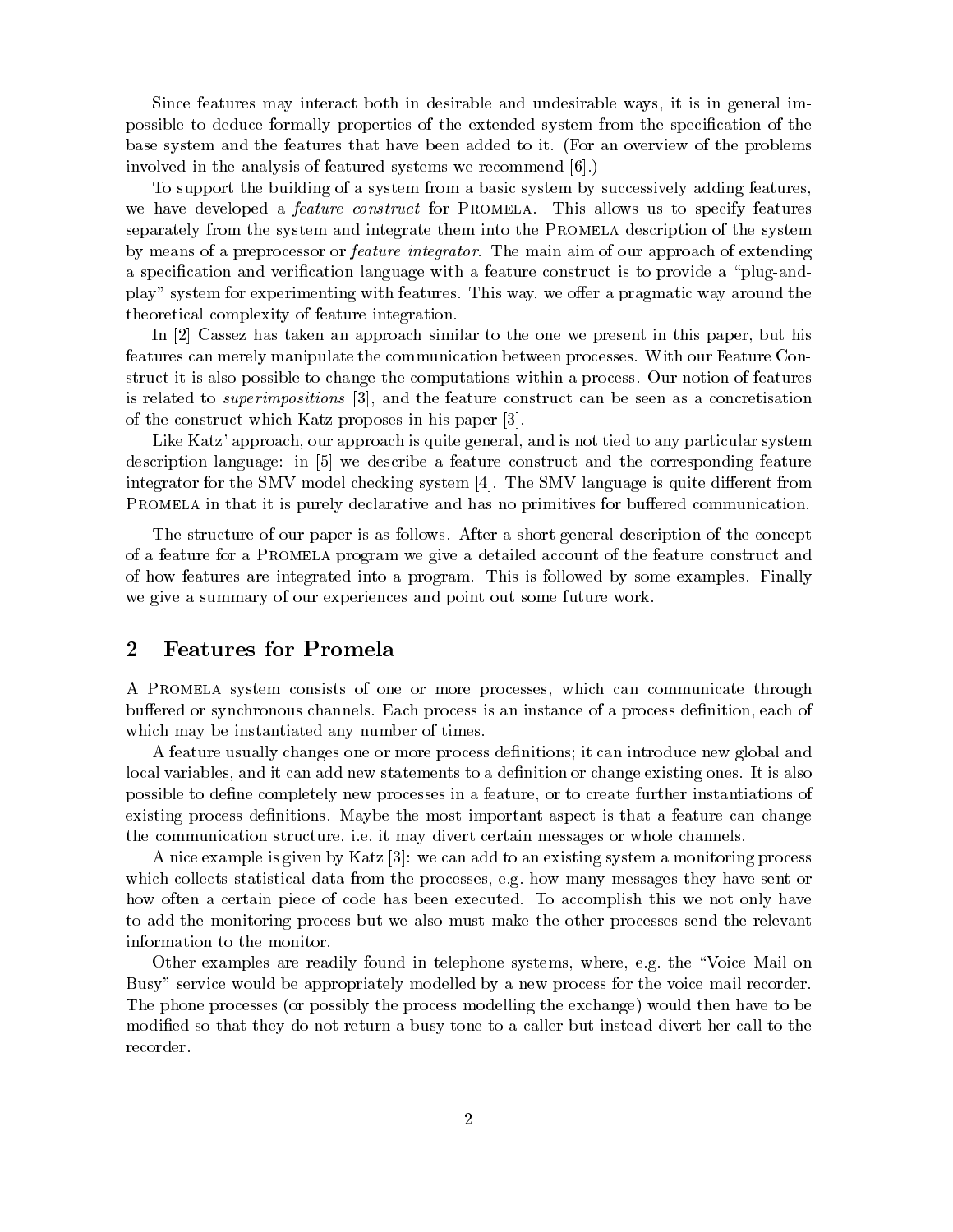### 3 The Feature Construct for Promela

In this section we describe in some detail the syntax of the feature construct and what the different clauses mean when a feature is integrated into a system.

For the purpose of feature integration we make the additional assumption that every process has at most one infinite loop, to which we refer as the main loop from now on. Thus every process either terminates after one pass through its sequence of statements, or it enters the main loop after some initialisation code and only leaves it, if at all, to terminate execution. The rationale behind this assumption is discussed in section 3.2.1.

#### $3.1$ Syntax of the Feature Construct

A feature consists of a feature declaration, one or more roletype declarations and optionally new proctype definitions.

#### 3.1.1The 'feature' declaration.

```
\left\{ \right.{\bf r}[ uses global variables ]
[ new global variables ]
 { apply roletype-name (parameters) to proctype-name; }*
{ run \textit{proctype-name} (\textit{parameters}); }*
}
```
Figure 1: The feature declaration

The feature declaration (Fig. 1) names the feature, declares new global variables, and it states which roletypes apply to which proctype definitions. The feature section may also require certain global variables to be present in the system and it can instantiate processes.

The apply clause is the centerpiece of the feature: it tells the feature integrator which  $p = \lambda + \lambda$  declarations should be modified according to which role-type. The actual changes are then given in the role-type definition.

Currently variables are bound simply by name. The original variables from the proctype definition, that a feature uses, must be explicitly named in the feature, the specifier must take care to choose new names for new variables. Functions (preprocessor macros and Promela inline procedures) are declared like variables.

We plan to implement full parametrisation and variable binding as Katz proposes in [3]; this would then replace the uses clause in the roletypes (see section 3.1.3). However, this will require renaming of global variables to avoid name conflicts, but at the same time we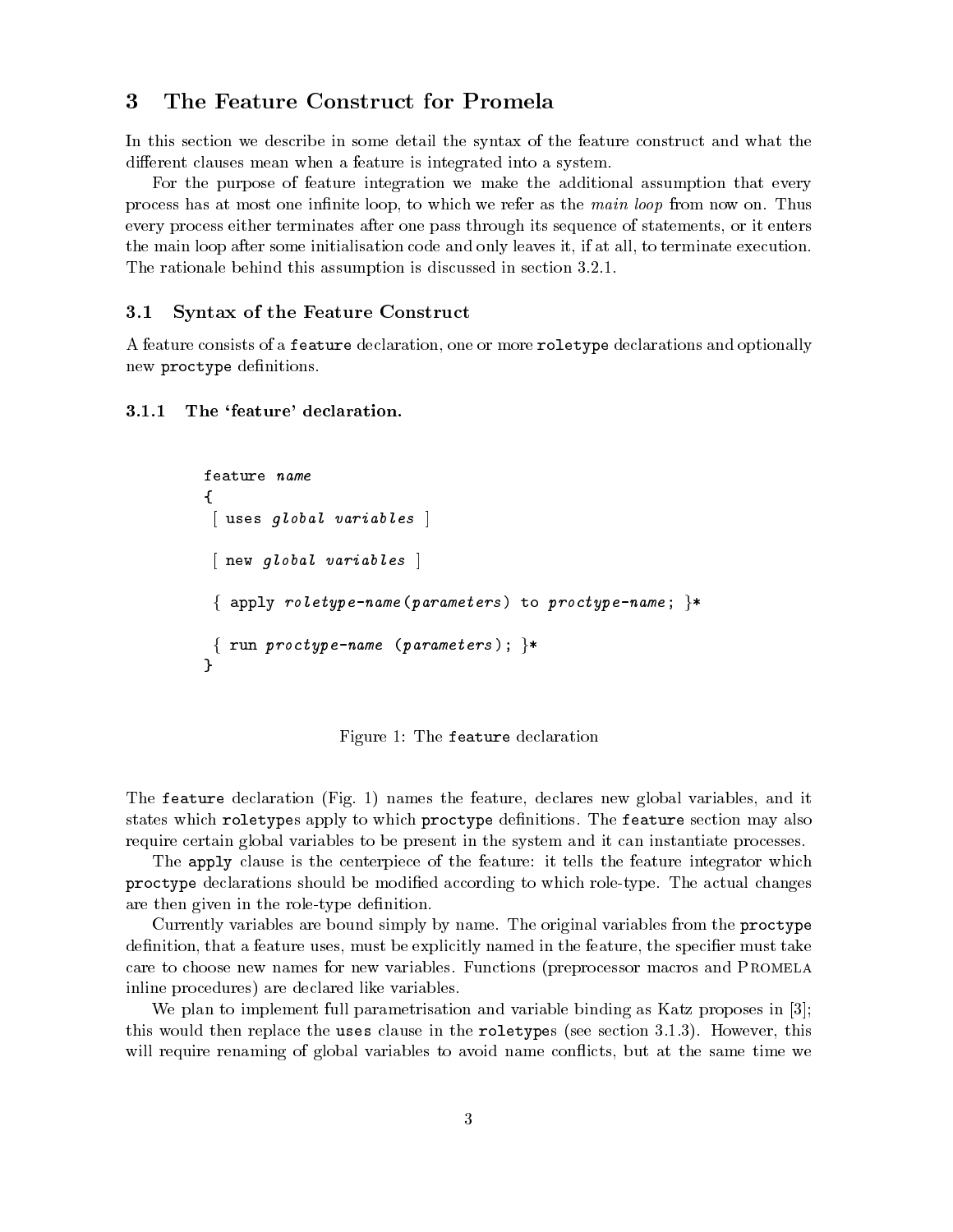want to retain the original names for subsequent feature integrations. To achieve a balance of both goals will require careful consideration and some experimentation.

#### 3.1.2The 'roletype' declarations.

```
roletype name (parameters )
{[ uses variables ][ new local variables ]
   [ initial code ]
   [ terminal code ]
 f
   [ before (x) code ]
   [ after (x_1, x_2,... x_n) code ]
   [ afterall (x_1, x_2, \ldots x_n) code ]
   [ newoption code ]
   [ at option ([guard]) code ]
   \lceil at state (label) code \lceil[ interrupt (guard) code ]
   \lceil translate x to expr \rceil\left[\right] divert ch_1 to ch_2 \left.\right][ filter (ch!pattern) code ]
g*
}
```
[...] denotes optional elements,  $\{ \ldots \}^*$  stands for 0 or more repetitions of a structure.

Figure 2: A roletype definition

A role-type declaration (Fig. 2) denes actual changes to processes. In the uses clause it may demand that certain local and global variables be in scope in the proctypes it is applied to. (Again functions are declared like variables.) In the final version, all existing variables that a role-type requires will be listed as parameters; they will then be bound in the apply clause in the feature declaration. A role-type can declare new local variables (including their initial values), and its structure offers various ways to add code to or modify the code of the proctype it is applied to.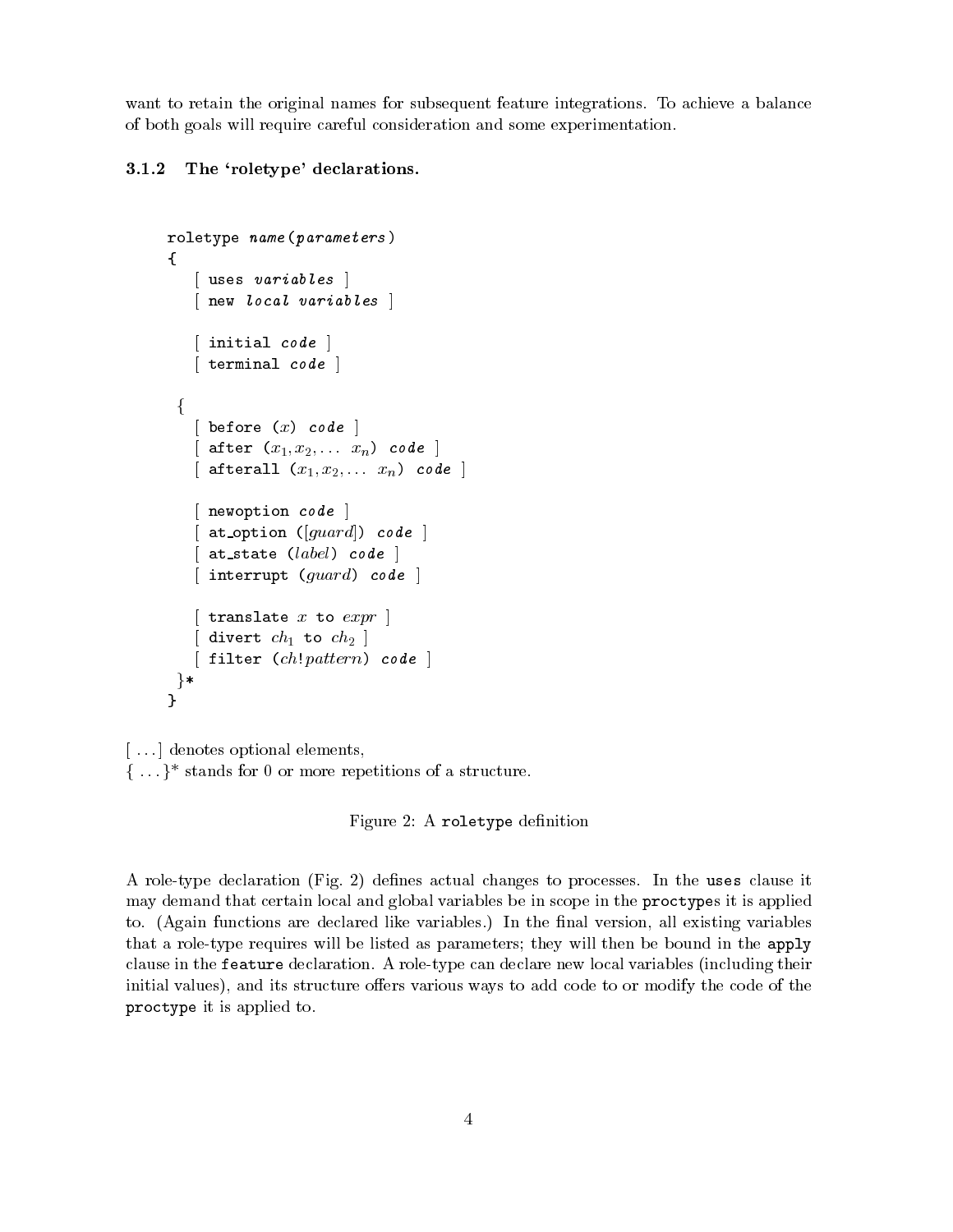### 3.1.3Components of <sup>a</sup> `roletype' declaration.

The various clauses that may occur in a roletype declaration are listed with short explanations in Table 1. The following section explains their meaning in more detail.

| uses variables                            | <i>variables</i> (local or global) are re-   |
|-------------------------------------------|----------------------------------------------|
|                                           | quired in any proctype that the              |
|                                           | roletype is to be applied to                 |
| new local variables                       | <i>local variables</i> are introduced to the |
|                                           | proctype that the roletype is ap-            |
|                                           | plied to                                     |
| initial code                              | code is added at the very beginning          |
|                                           | of the proctype                              |
| $\texttt{terminal}$ $code$                | code is added at the very end of the         |
|                                           | proctype                                     |
| before $(x)$ $code$                       | code is added directly before assign-        |
|                                           | ments to $x$ .                               |
| after $(x)$ code                          | code is added directly after assign-         |
|                                           | ments to $x$ .                               |
| afterall $(x_1, \ldots, x_n)$ code        | code is added after all variables            |
|                                           | $x_1, \ldots, x_n$ have been assigned to     |
| newoption code                            | code is added as a new branch in the         |
|                                           | main reactive loop                           |
| at_option ( $[guard]$ ) $\overline{code}$ | code is added to every option guarded        |
|                                           | by <i>guard</i> in the main loop             |
| at_state (label) code                     | code is added immediately after label.       |
| interrupt code                            | code is added to the main reactive           |
|                                           | loop in an unless construct                  |
| translate arg to expr                     | in all send operations and assign-           |
|                                           | ments <i>arg</i> is replaced by the expres-  |
|                                           | sion $expr;$                                 |
| divert $ch_1$ to $ch_2$                   | operations on $ch_1$<br>send<br>all<br>are   |
|                                           | changed to send operations on $ch_2$ .       |
| filter $(ch!pattern) code$                | all matching send operations on chan-        |
|                                           | nel ch are replaced by the given code;       |
|                                           | parts of the <i>pattern</i> can be used in   |
|                                           | the given code.                              |

Table 1: The components of a roletype

The uses and new clauses should occur in this order at the beginning of the role-type declaration. Apart from that, the components of a role-type declaration may occur in any order; the integrator will apply the corresponding substitutions in the order given. E.g. the result of integrating

and  $\alpha$  is the state  $\alpha$  , and  $\alpha$  is the state  $\alpha$  ; and  $\alpha$  is the state  $\alpha$  ; and  $\alpha$  is the state  $\alpha$  is the state  $\alpha$  is the state  $\alpha$  is the state  $\alpha$  is the state  $\alpha$ 

will differ from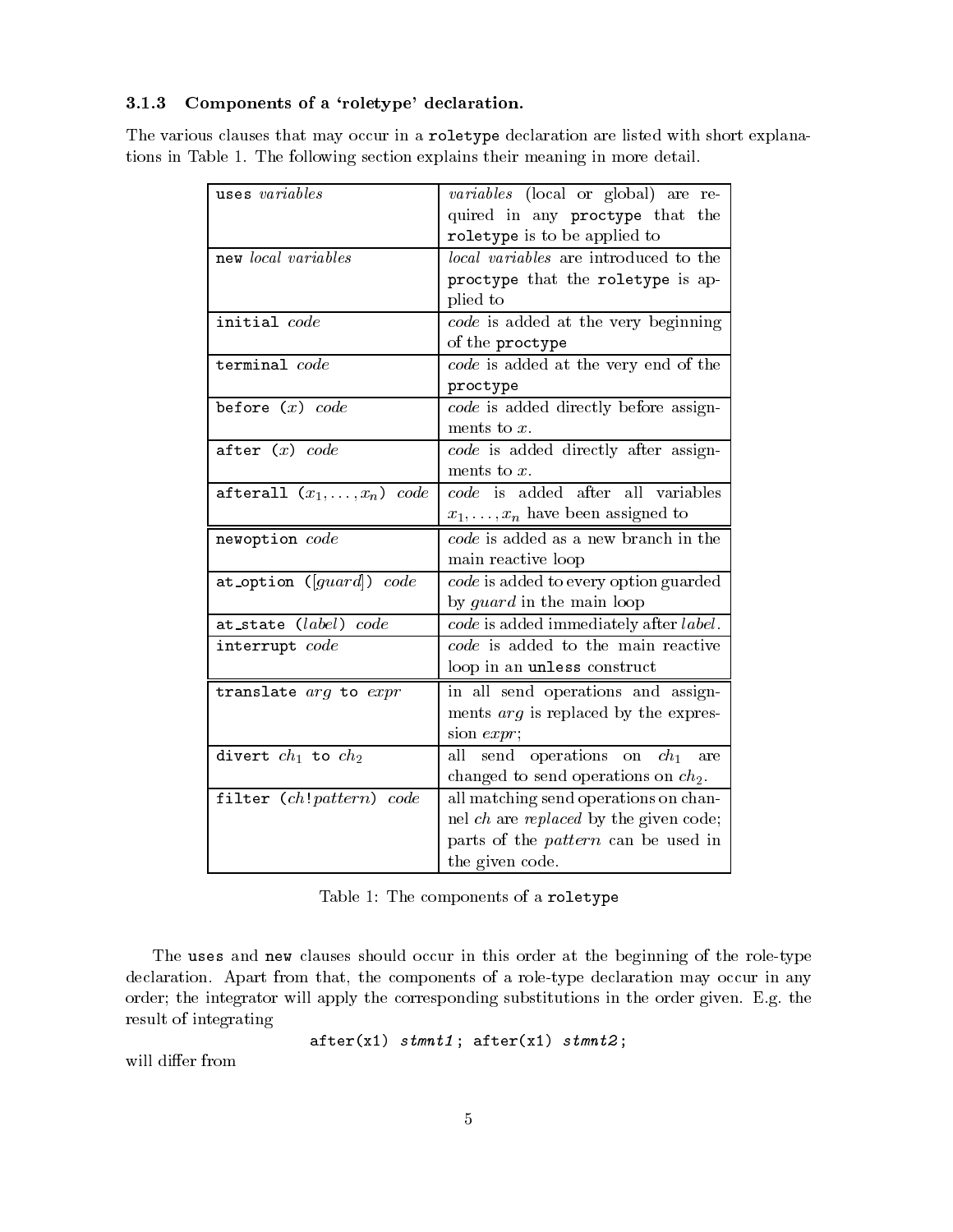### after (x1) stammar ; after (x1) stmnt  $\alpha$

in that in the first case  $smmt2$  will end up before  $smmt1$ , while the second case results in the reverse order.

code stands for a single Promela statement with a closing semicolon orfor a sequence of statements enclosed in  $\{$ ' and  $\}$ '. Only the code in the initial and terminal clauses may contain run statements.

In the case of  $at$ -option, *code* may also contain the placeholder " $\$ " for the code previously given for that branch of a choice construct; see explanations under at option below.

- expr is any expression evaluating to a value (in Promela all values are of integer type), i.e. anything that SPIN accepts on the right-hand side of an assignment.
- $ch_1$ ,  $ch_2$ : for the divert clause,  $ch_2$  can be given by any expression that yields a channel. However,  $ch_1$  may not be the result of an expression as, for example, in the code fragment

$$
cc[(x == 0 -> 1:0)]!x,
$$

when  $ch_1$  is given as  $cc[0]$ .

Remark: There is a way around this by extending such an array to contain the new channel  $ch_2$ . The statement

$$
cc[((x == 0 -> 1:0) == 0 -> 2:(x == 0 -> 1:0))] \mid x
$$

would divert exactly the messages on cc[0] (=  $ch_1$ ) to cc[2] (=  $ch_2$ ). But then  $ch_2$ may not be given by a conditional expression,  $-$  or the expression yielding  $ch<sub>2</sub>$  would have to be evaluated in a separate statement, which breaks the atomicity of the send or receive operation. Another problem that this work-around would entail, is that the feature integration itself will introduce assignments to channel variables (and possibly channel "constants"), which will make it impossible to ensure consistency over several integration steps. (Cf. section 3.2)

It would be most desirable to be able to write send (and receive) statements of the form

$$
(cond \rightarrow ch_1 : ch_2) \, \text{ } | msg,
$$

but SPIN currently does not allow this.

- guard can be any statement. In the at option statement, the given guard statement can only be matched syntactically against those present in the code. It would be preferrable to perform the matching at run-time, but guard may involve a handshake, the executability of which cannot be determined without actually performing the synchronisation.
- arg in the transmission clause, standard clause for a variable or a value of a value of the symbolic constant of type mtype), but not for a channel. (This is again due to the restriction which SPIN/Promela places on the syntax for channels.)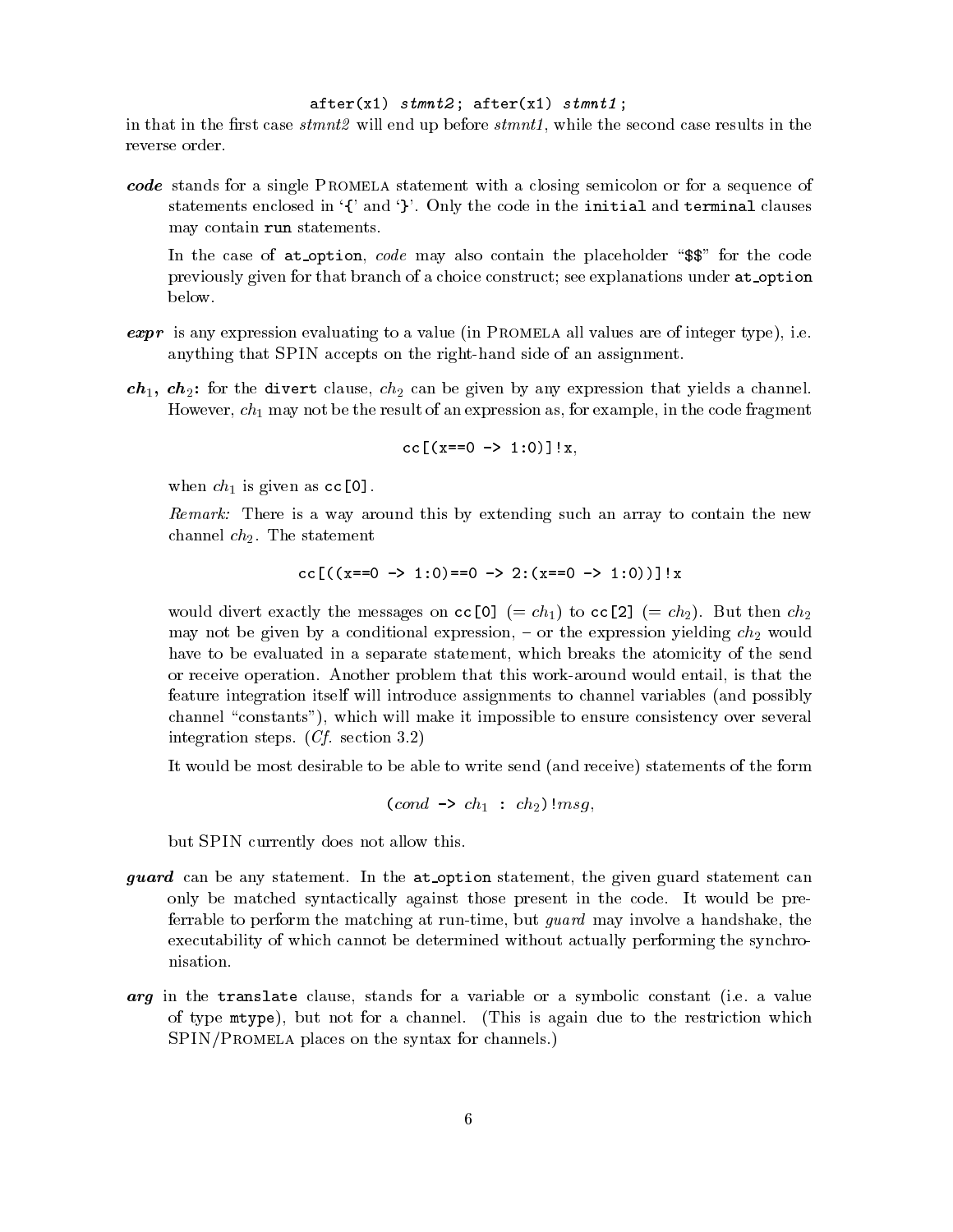pattern in a filter clause consists of one or more elds, according to the message format defined for the channel  $ch$ . Each field can either be a constant (matching that *explicit* constant), the name of a variable in scope (matching that variable name), or the wildcard  $\degree$  which matches anything in that field, even complex expressions. Anything matched (except for  $\frac{m}{n}$ ) can be referred to in the *code* given with the filter clause using " $\hat{\mathbf{x}}$ " where i is the index of the field, counting from one; " $\mathbf{0}$ " stands for the whole message. As in PROMELA, the two forms of send operations, " $ch!x, y, z$ " and " $\cosh(x, z)$ ", are considered equivalent, so matching happens independently of the form

label is a standard Promela state label in the original program.

Some of the clauses warrant a more detailed description:

- new variable declarations: Applies: Applies: Applies: Applies: Organization of completely new variables this is also used to redeclare existing variables with a larger scope, this is especially useful for extending arrays or declaring new constants of type mtype. NB: A roletype may redeclare local variables only.
- after after (xi)::::xn) code: This code: This code after the values of after the values of all given variables have been computed. It regards choice constructs and certain kinds of loops as "atomic" computations (roughly similar to the notion of atomic sequences). This requires some understanding of our classication of loops, for which we refer the reader to the next section.
- at option (guard ) code : As mentioned above, guard is textually compared to the guards in the main loop, and the code given replaces the branch(es) with guard given. The guard however remains, and the new code is added after it. In the code one can use the symbol " $\$ " for the original code of the branch (excluding the guard).

In the case where no *guard* is given, code is used for every option in the main reactive loop, but " $\$ " of course matches each option in turn, so constructs like:

```
:: 0.000 guard - - if and - if and - if and - if and - if and - if and - if and - if and - if and - if and - i
                        :: (new guard ) -> new code
                        \mathbf{r} , the set growth \mathbf{r} , \mathbf{r} , set \mathbf{r} , and \mathbf{r}f_i\, = \,original code
:: old guard -> if
                        :: (new guard ) -> new code
                        :: (!new guard ) -> original code
                        fi
```
can easily be realised.

or

interrupt code : Code is added to the main reactive loop in an unless construct, i.e at the end of the structure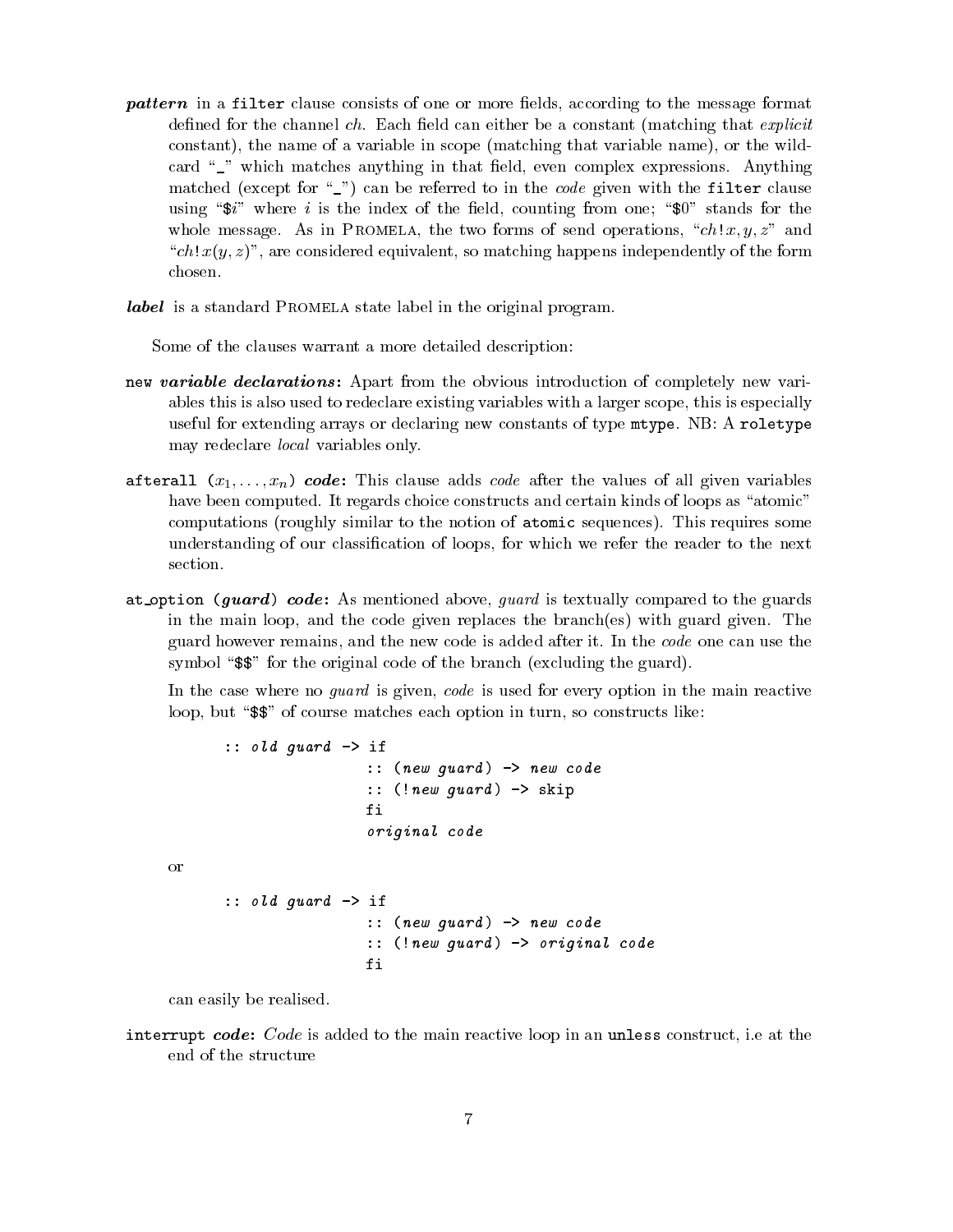```
:: original code ...
:: original code ...
od
```
the integrator adds

under the state of the state of the state of the state of the state of the state of the state of the state of t

When the integrator encounters an interrupt clause it automatically defines a label continue at the beginning of the main loop, so that it is possible to return from the interrupt code with the statement "goto continue."

at state (label ) code: code is added immediately after label.

#### 3.1.4New processes.

A feature may introduce any number of new proctypes. These may be instantiated from the initiate a process of Marriage and appropriately manufacture in the manufacture section. The feature section i be added at the beginning of the init process. On top of that, role-types may introduce run statements in their initial or terminal clauses.

Of course a feature may also create new instances of proctypes that are already the original system. This might, for example, be used to add fault-tolerance to a system, so that a result is only accepted by consensus (cf. the Byzantine agreement problem). The instantiation of such processes follows the same rules as for new proctypes.

### 3.2 Restrictions and practical considerations

We assume that every process has the basic structure<sup>1</sup> detailed in Figure 3.

In principle, it is possible to integrate any feature into any system that provides proctypes with the right names and arities and that has variables matching those required by the feature and its role-types. Obviously, for every process definition we can write a feature that will render it useless; for example, adding an non-terminating loop to the front of the process. We can however give some guidelines to the sort of programs that features can be added to with few side effects. These guidelines facilitate the static analysis of the control flow and of the structure of communications.

- $\bullet$  -Programs should not contain goto statements; these would make the detection of loops impossible. The only exception to this rule are those gotos introduced by previous feature through interrupt clauses.
- proctypes should only have one reactive loop (dened below).
- $\bullet$  generic channel variables (type  $\tt{chan}$ ) should only be assigned once; channel variables of declared type (i.e. initialised variables) may never be overwritten. Processes should not communicate channels in any way, including via global variables. (This restriction forbids `mobility'. Features and the feature construct still make sense when we allow mobility, but features that can be defined with the current features construct have no means to keep track of changing channel variables.)

<sup>1</sup> In [3] Katz, too, remarks that, in general one will have to transform processes to a certain form. He specifically points out the existence of a normal form for CSP processes.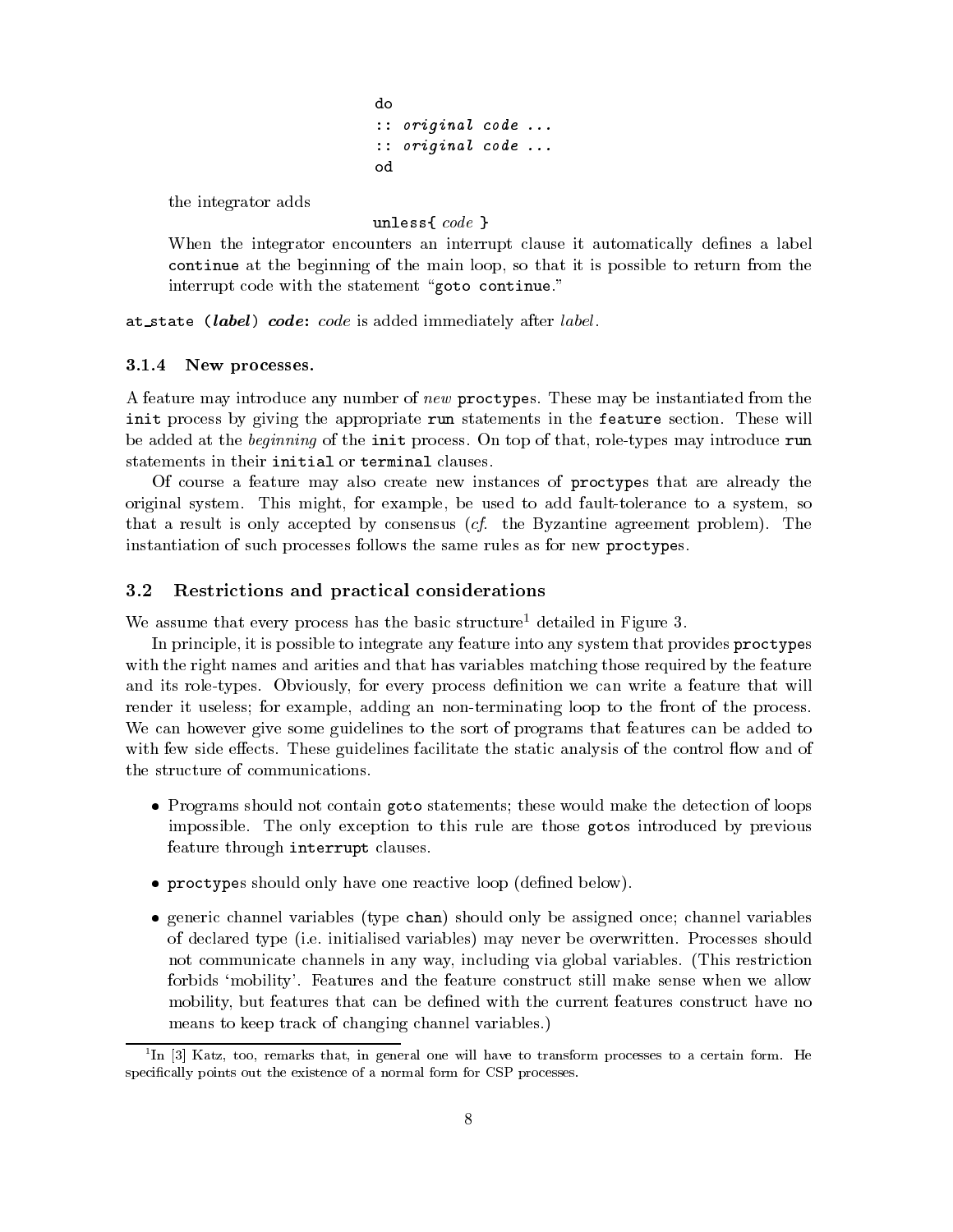```
proctype (parameters )
ſ
\sim[ variable declarations ]
  [ other initialisations ]
continue:[ do
    :: one choice
     ..:: yet another choice
    od
    od[ unless { \textit{int} errupt code [ goto continue ] } ]
J
 \blacksquare[ cleanup code ]
}
```
Figure 3: Structure of a process in the base system

### 3.2.1Dealing with Loops

For the purpose of feature integration with our integrator we introduce a (somewhat articial) distinction between two different kinds of loops: reactive loops and computational loops. (This distinction is problematic since it is rather fuzzy, see the paragraph "Borderline cases" below.)

Computational Loops. A computational loop computes one or more values and then terminates, i.e. control moves on to other code in the same proctype. Computational loops end after a (bounded) finite number of iterations, and they are often enclosed in atomic or d\_step sequences because they represent 'internal' computations within a component, which take negligible time wrt. communication and synchronisation between different processes.

Ideally, computational loops would not involve communication orglobal variables; however, this restriction cannot be upheld in real life.<sup>2</sup>

Reactive Loops. A reactive loop never ends, i.e. it does not contain a break statement or a goto to a label outside the loop. Moreover, the loop's guards will usually involve operations on channels or conditions on shared variables.

**Borderline cases.** A typical case of a 'reactive computational' loop (or 'computational reactive' loop) is the polling of a list of clients at regular intervals, e.g. to collect information about their status. Assuming a correct implementation, this loop should never be blocked (under normal circumstances) and it will terminate after a finite number of iterations to make its result available for further processing.

Another possibility is a 'computational' loop which can be interrupted by an external event (message or global variable). Even if that event does not occur, the loop will still end

 $^{2}$ This is only partly due to limitations imposed by SPIN and the semantics of Promela. It is also a sign that the distinction between computational and reactive loops is rather artificial.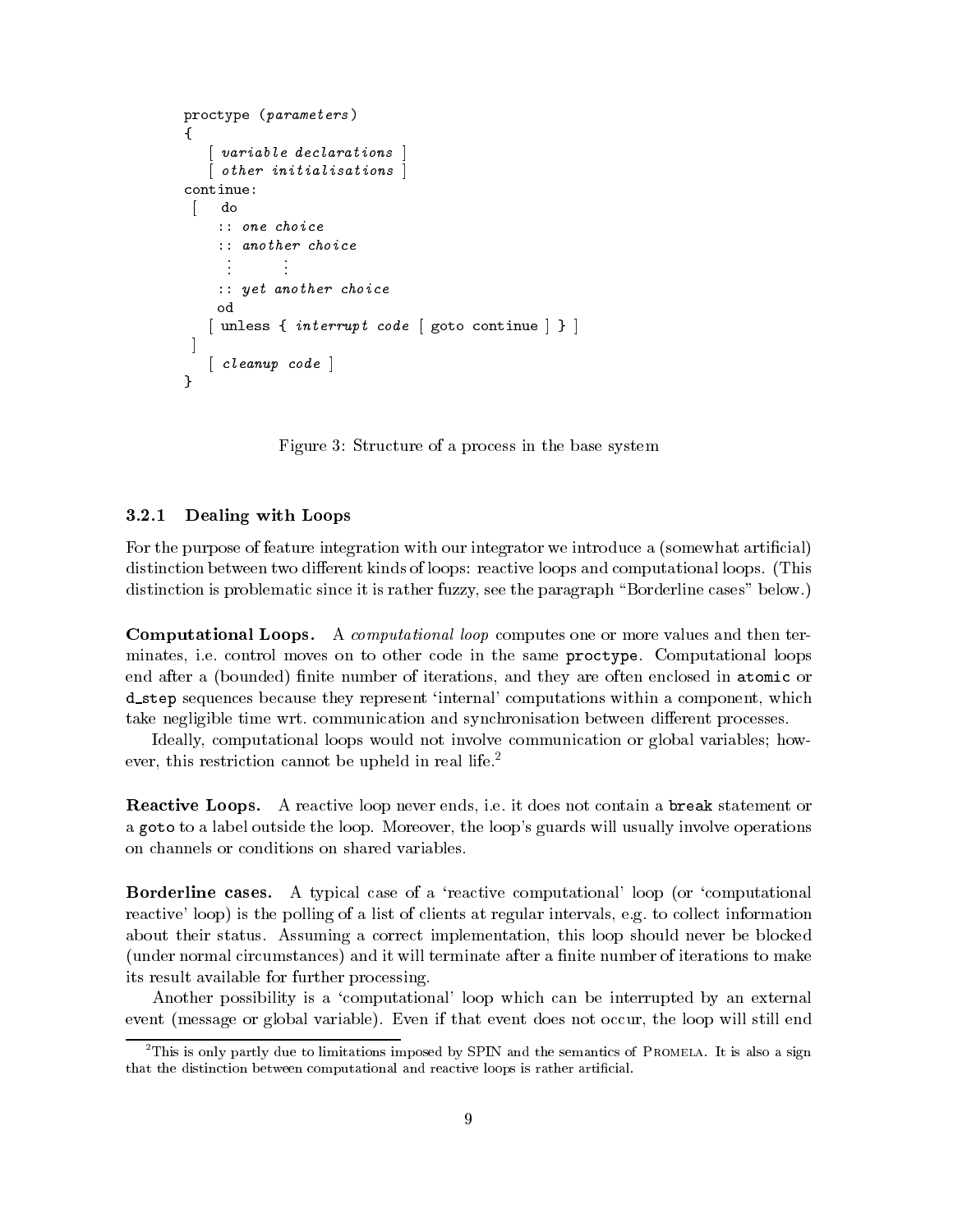after a finite number of steps. This models the occurrence of an interrupt or an exception. (Promela's unless construct provides an elegant way of coding something like this.)

A third case is that of a process which can take different roles: inside a never-ending outer loop there are two or more reactive loops which represent the different roles. The process can switch between roles by means of gotos or breaks, if certain conditions arise (e.g. exception/interrupt). This would introduce a hierarchical structure into the model. For example, a phone might be modelled by an originating and a terminating call model within the same proctype: when the phone is idle, the process waits in the main loop until it either spontaneously chooses to originate a call, or there is an incoming call, in which case it enters the loop representing the terminating call model.

Treating computational loops. The idea of a `computational loop' is that it encodes a computation rather than a process, and the result of this computation is assigned to some variable(s). Therefore a computational loop should be treated like a set of assignments  $-$  to those variables that are assigned in the body of the loop.

This is where after and afterall differ significantly: whereas the application of an after inserts code immediately after each matching statement, the code given in an afterall clause is inserted only after the loop's closing od.

### 3.3 Conditionals and choices

For the application of afterall clauses the choice construct ("if  $\dots$  fi") is treated similarly to (computational) loops: for afterall,

if  
\n:: 
$$
(x == 0) \rightarrow y == 1
$$
 (a)  
\n:: else  $\rightarrow$  skip  
\nfi (b)

is treated like  $y = (x == 0 \rightarrow 1:y)$ , so the new code is inserted at point (b), while an after clause would insert code at point  $(a)$ . (The two code fragments above are indeed semantically equivalent if the choice construct is enclosed in an atomic or **d\_step** sequence. T

#### Atomic and deterministic sequences 3.4

 $S$  sequences in the feature. The code fragments given in a role-type may contain atomic. and d\_step sequences, which will be inserted into the original code unchanged for initial, terminal and afterall clauses. For after and before clauses, the sequence will be extended to include the matching assignment. For **d\_step** we have to take a little more care, see below.

Sequences in the original code. If feature code is to be inserted immediately before or after an atomic or d\_step sequence, i.e. the matching statement for a before or after clause is inside the sequence, the code will be added inside the sequence. Again we have to treat d step sequences more carefully.

<sup>&</sup>lt;sup>3</sup>This implies that our feature construct does not always respect semantic equivalence! However, there appears to be no way around this problem when working on the syntactic level; - something we already found in our work with the SMV system.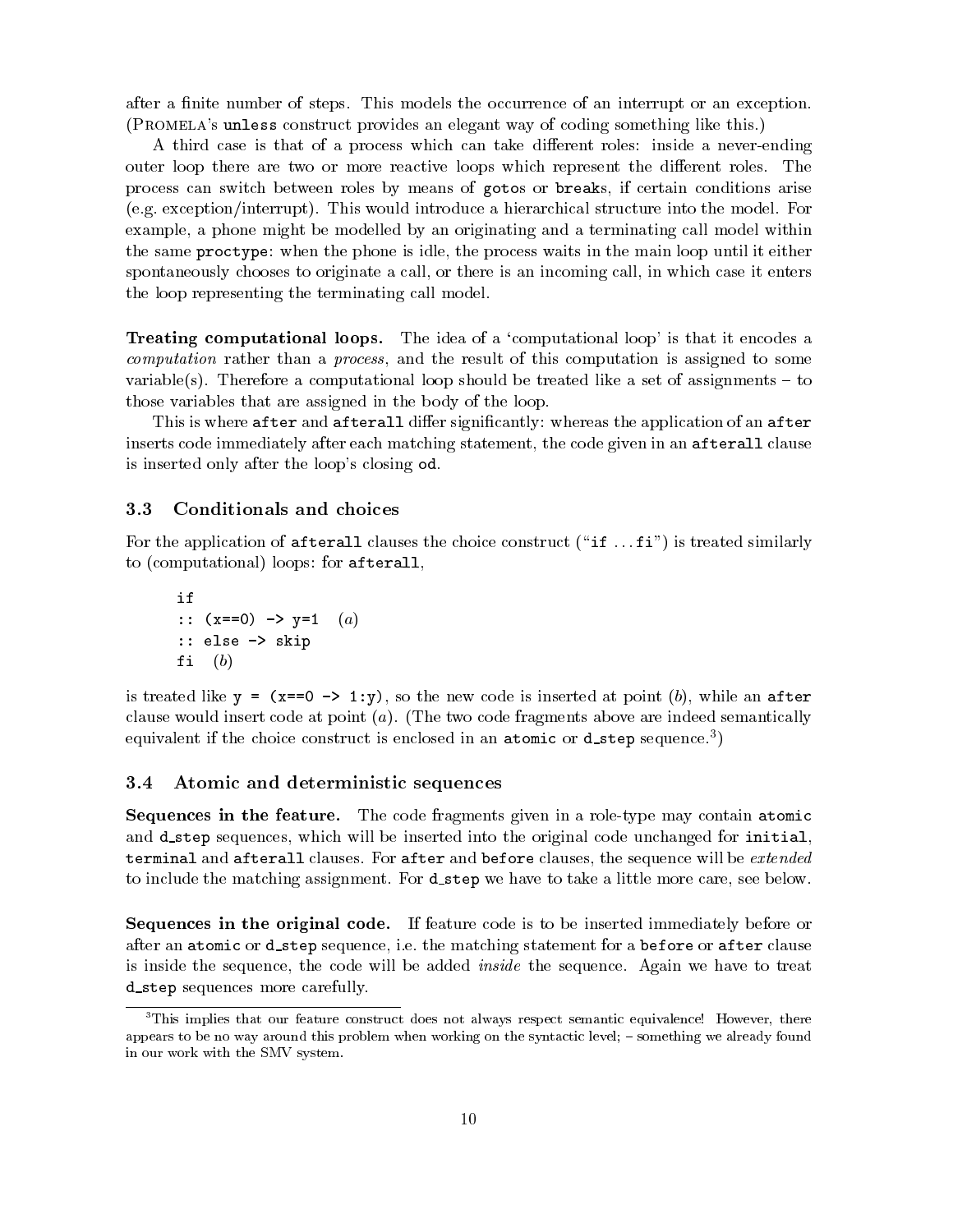Deterministic sequences. These are sub ject to two exceptions to what was said in the last two paragraphs:

- $\bullet$  Since send and receive operations inside a <code>d\_step</code> sequence can lead to errors, the code from the before or after clause will be included in the sequence only up to a send or receive command.
- $\bullet$  for afterall clauses, distep sequences are treated as a single statement, i.e. the code given will always be added at the end of the sequence. (Again we view the  $d$ -step sequence as a single computation.)

When using filter and divert clauses, or if send and receive operations are part of a d\_step sequence in the feature code, it is the programmer's responsibility to ensure the resulting code cannot lead to blocking statements inside **d\_s tep** sequences.

### 3.5 Miscellaneous

Since assert statements serve the verification of the *unfeatured* system, they are removed when a feature is integrated. Of course, new assertions can be introduced with the new code given in the feature construct.

Printf statements, which are not essential to verication, but very helpful in simulations, cause some problems: if a printf appears directly after a guard in the main loop, it has to be bundled with the guard in the matching for at option, otherwise the new body for that branch might not work. We demonstrate this in the second example (4.2). Sadly, this solution will still not resolve all problems of this sort.

## <sup>4</sup> Examples

### 4.1 The lift system

We have modelled a simple lift system, with only one button on each floor. For each of the buttons inside the lift and on the landings there is a process which may simply press the button if it is not already pressed. The core of the model is, of course, the process which reads these requests and moves the lift up and down accordingly, opening and closing the lift doors as appropriate.

Figure 4 gives the central process of the lift system, implementing the controller. We have left out the global variable declarations and the processes for "pressing" the buttons, which are straight forward. The arrays car\_button[] and lan\_button[] represent the buttons, agreement agreement are requested are requested above or below the current position, respectively, respectively, and dir indicates the current direction. The other variables should be self-explanatory.

In contrast to Cassez [2] we do not model the lift cabin and controller separately, since our feature construct does not require a certain infrastructure. One could say our model is written with easy and quick implementation in PROMELA in mind, whereas Cassez's model tries to emulate the physical reality as closely as possible.

 $\bf r$  eatures for the lift system – We have implemented a few features for the lift system; here we describe the "Overload" feature, which will prevent the lift from moving if it is too full.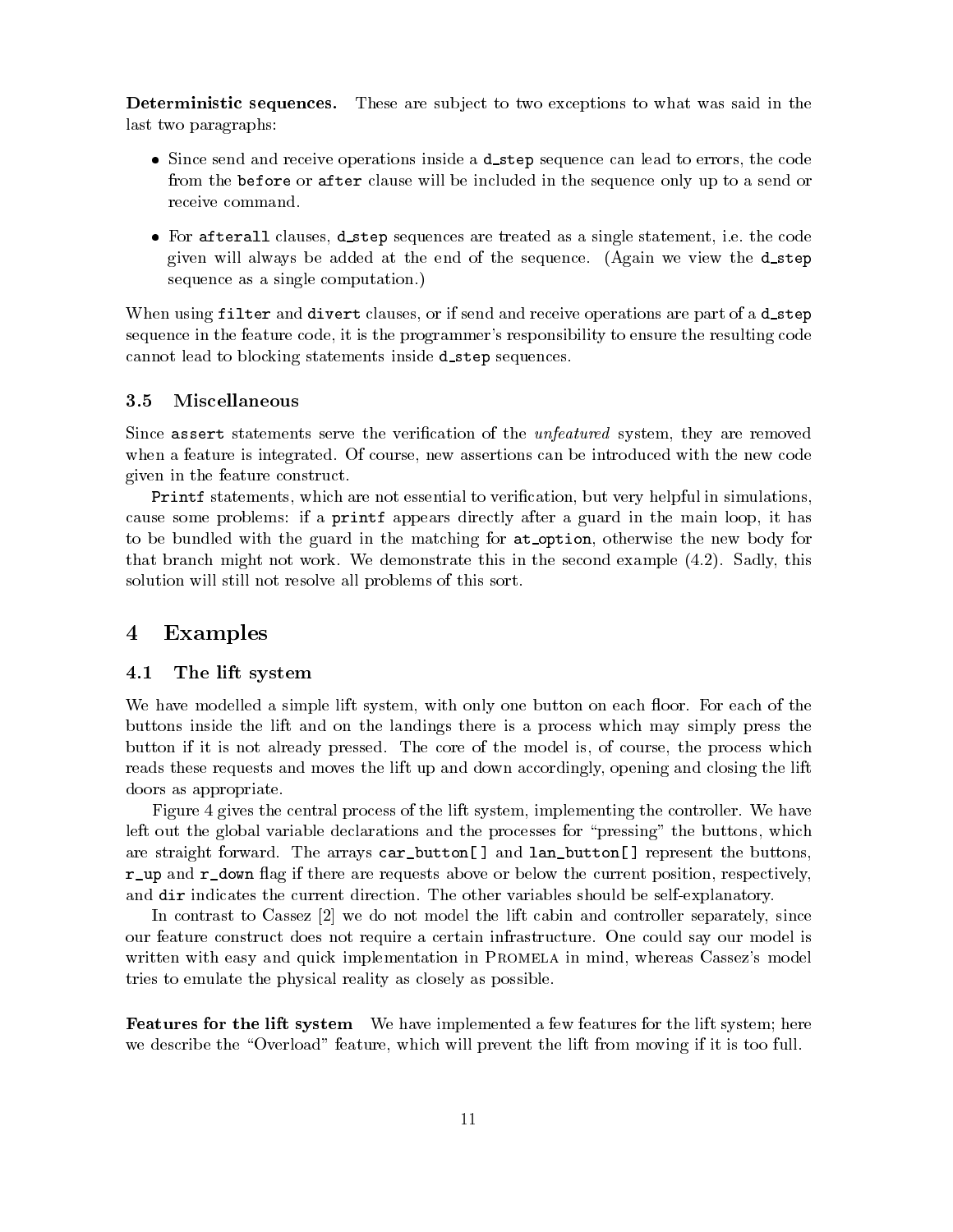```
proctype lift ()
\overline{A}\overline{\phantom{a}}short i;
   bool r_up, r_down;
  d<sub>0</sub>\cdots is positive in the false \cdots in the false \cdots is \cdotsdo /* compute calls above current position */
       :: \= =======; =====
       :: (i< nfloors && !req(i)) -> i++
       \cdot , \cdot and \cdot . \cdot . \cdot . \cdot . \cdot . \cdot . \cdot . \cdot . \cdot . \cdot . \cdot . \cdot . \cdot . \cdot . \cdot . \cdot . \cdot . \cdot . \cdot . \cdot . \cdot . \cdot . \cdot . \cdot . \cdot . \cdot . \cdot . \cdot . \cdot . \r_up = true; next_up = (next_up==-1 -> i : next_up); i++
      od;\blacksquare position-1; radium = falses; next, next, next, next, next, next, next, next, next, next, next, next, next, next, next, next, next, next, next, next, next, next, next, next, next, next, next, next, next, next, next,
      do /* compute calls below current position */
       :: \= 0) = break
       :: (i>=0 && !req(i)) -> i--
       :: (i>=0 && req(i)) ->
           r_down = true; next_dn = (next_dn==-1 -> i : next_dn); i--
      od; /* update buttons; open/close doors */
       :: (position == next_call) ->
           doors = OPEN;
          assert(req(position));car_button[next_call]=1; language=0; next_call=0; next_call=0; next_call=0; next_call = -1
      fi;d=0 , (direct direct \alpha range results in the results of results \alpha results in the results of \alphaif:: (will be you a why have verified invert when
       :: (which is a real from the real direction of \alpha real \alpha real \alpha . The real direction of \alpha:: else -> skip /* idle */
      fi;:: (woods choses was none call: \Box) :
           position position with \mu move to different next over \mu:: else -> skip
      fi;od}
```
Figure 4: The basic lift system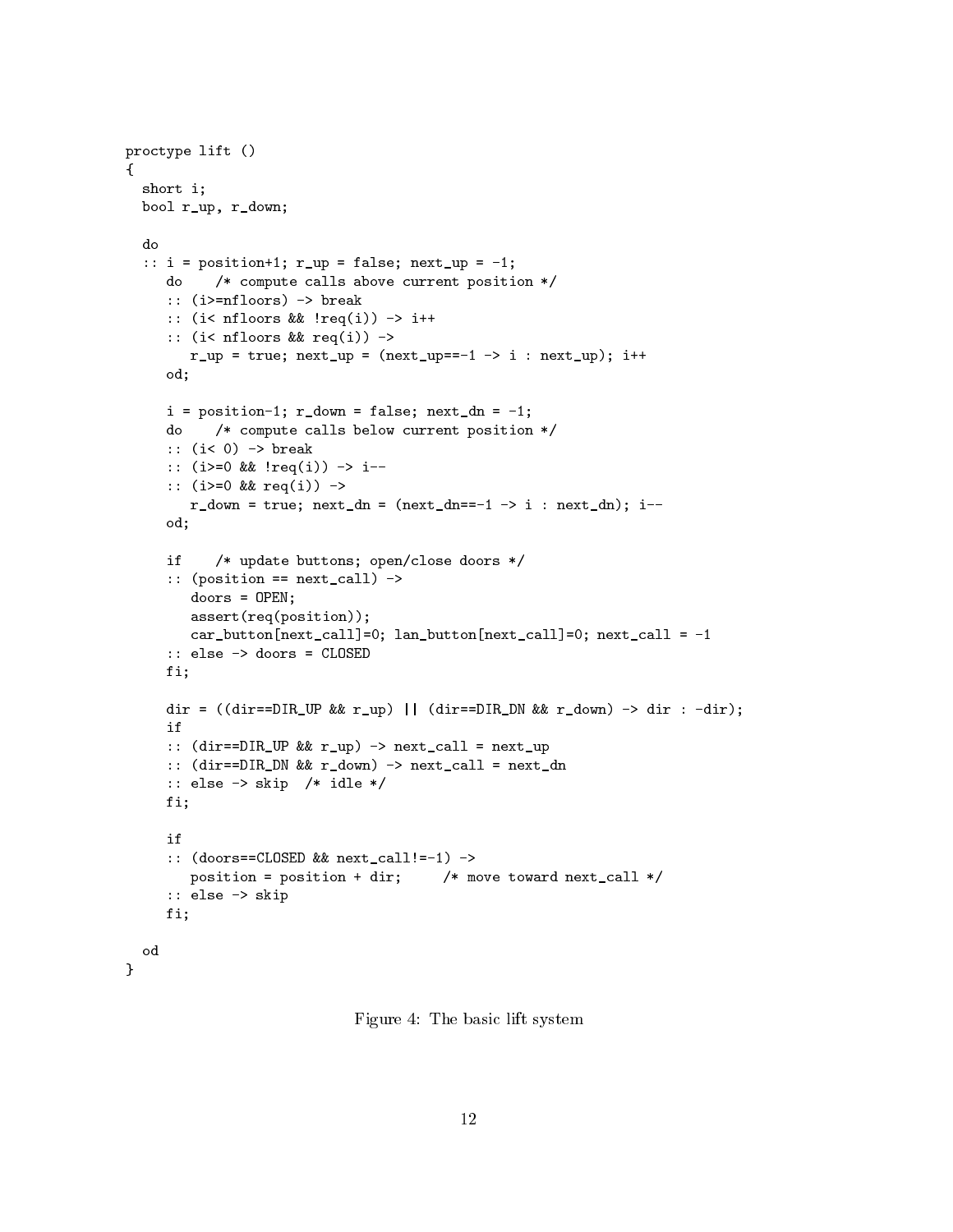```
{new bit overloaded;
  apply stopper() to lift();
  run in_out();
}roletype stopper()
{uses bit doors;
  aafter (doors) – doors
   d_step{if:: (overloaded) -> doors=OPEN
     :: \sqrt{2} . set \sqrt{2}fi}}proctype in_out()
{uses byte position;
  new short of the short of the short of the short of the short of the short of the short of the short of the sh
  do\cdots atomic \cdots at \cdots \cdotsif:: overloaded=1
      :: overloaded=0
     fi}/* NB: state can change here! */
     assert (overloaded - position-like - position - 1)
  od}
```
Figure 5: The "Overload" feature for the lift system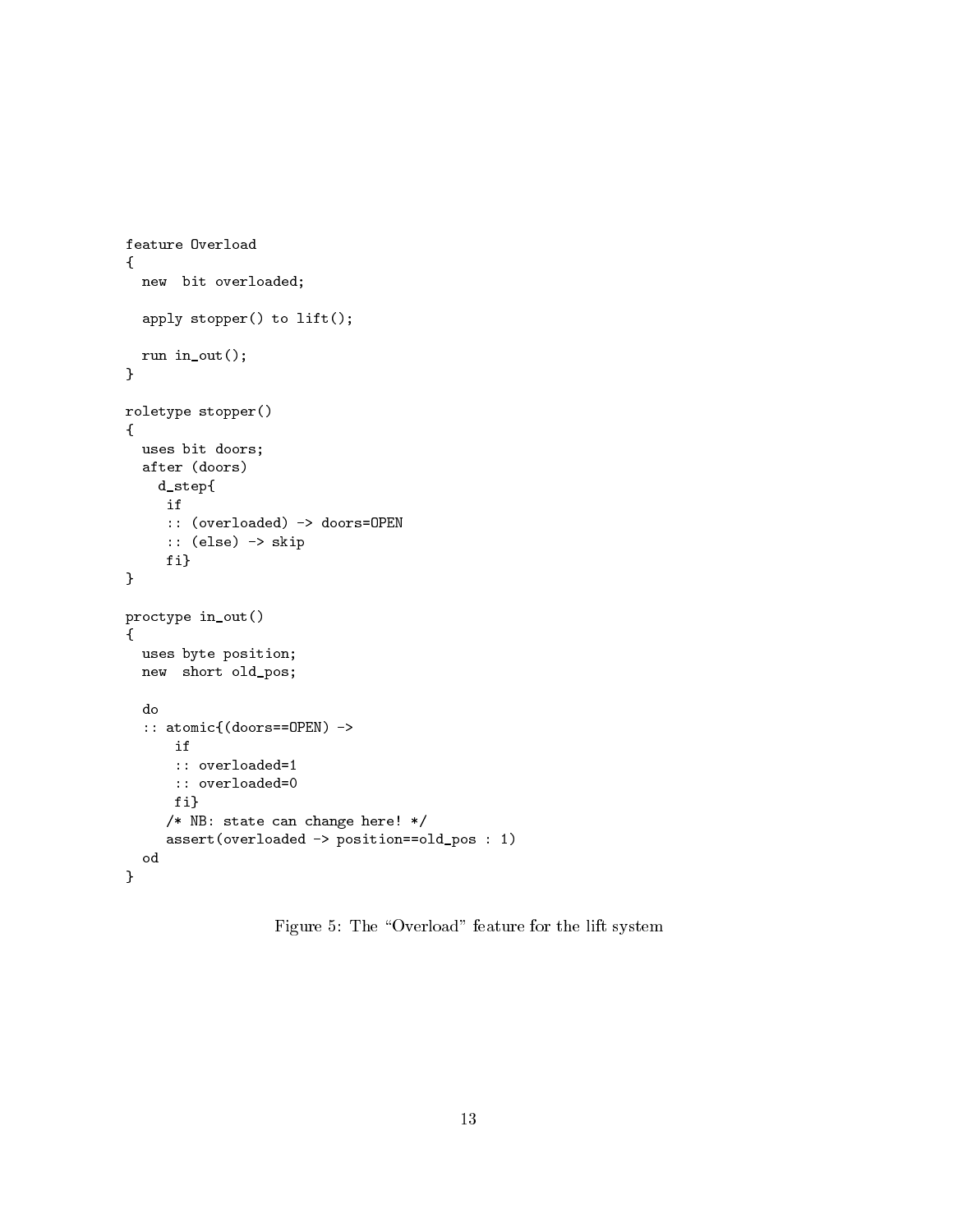The feature section introduces a new flag overloaded to indicate if the lift is too full, it then instructs the integrator to use the role-type "stopper" to modify the proctype "lift". Finally it introduces a new run statement to the init process: the proctype "in out" will be instantiated when we run the model.

The process "in out" serves to simulate people entering or leaving the lift so that it is below or above its capacity. Obviously this should only happen when the doors are open. This new process also introduces an assertion to test if the lift really cannot move when it is overloaded.

The role-type "stopper" achieves this by forcing the doors to remain open whenever overloaded is true. (Obviously this relies on the fact that the original system does not allow the lift to move with open doors.) Since the code given is an **d\_step** sequence, in the resulting code, any assignment to doors will be included in this sequence. Hence no other process will be able to detect that the feature  $-$  not the original controller  $-$  determines doors' value.

Other features for the lift, such as "Car Preference" (giving calls from inside the lift precedence over those from landings) and "Parking" (moving the lift to a certain floor when there are no requests pending) are slightly more complicated but not very difficult to code.

#### 4.2 The telephone system

A telephone system differs considerably from the lift system in that it is essentially distributed and therefore relies on communication and synchronisation. We have taken a very simple model<sup>4</sup> of the "Plain Old Telephone System" (POTS). In this simplistic system of four telephones, all that a user (a phone) can do is establish a call to another phone  $-$  or get the "busy-tone" if that fails. Also, only the originator of a call may end the call.

 $\bf r$  catures for the telephone system The mist -feature -one might like to add is that both  $\bf r$ partners in a call can choose to shut down the call. For lack of space we show just a short excerpt from the code for the POTS model (Fig.  $6$ ) and the parts of the feature "SymmEnd" (Figures 7 and 8) which achieves this end.

```
:: (state==TCONNECTED) ->
       p = 1 , the set p = 1 , and p = 1 , p = 1 , p = 1 , p = 1 , p = 1 , p = 1 , p = 1 , p = 1 , p = 1 , p = 1 , p = 1 , p = 1 , p = 1 , p = 1 , p = 1 , p = 1 , p = 1 , p = 1 , p = 1 , p = 1 , p = 1 , patomic{hup[partner]: \cdots , wait for partner to hang up \cdots\sim . on; we set phonon for in; partner in \simstate = IDLE
      }
```
Figure 6: Excerpt from the code for POTS

The base system (POTS) uses the one place channels phon[ ] (one for each phone) as semaphores and to indicate which phone is connected to which. The channels  $\text{hup}[\ ]$  (again, one for each phone) are synchronous and serve to synchronise the two participants in a call when one hangs up (in the base system this is always the originator), forcing the other party

 $^{4}$ Our model is based on code written by M. Calder and A. Miller, University of Glasgow, cf. [1].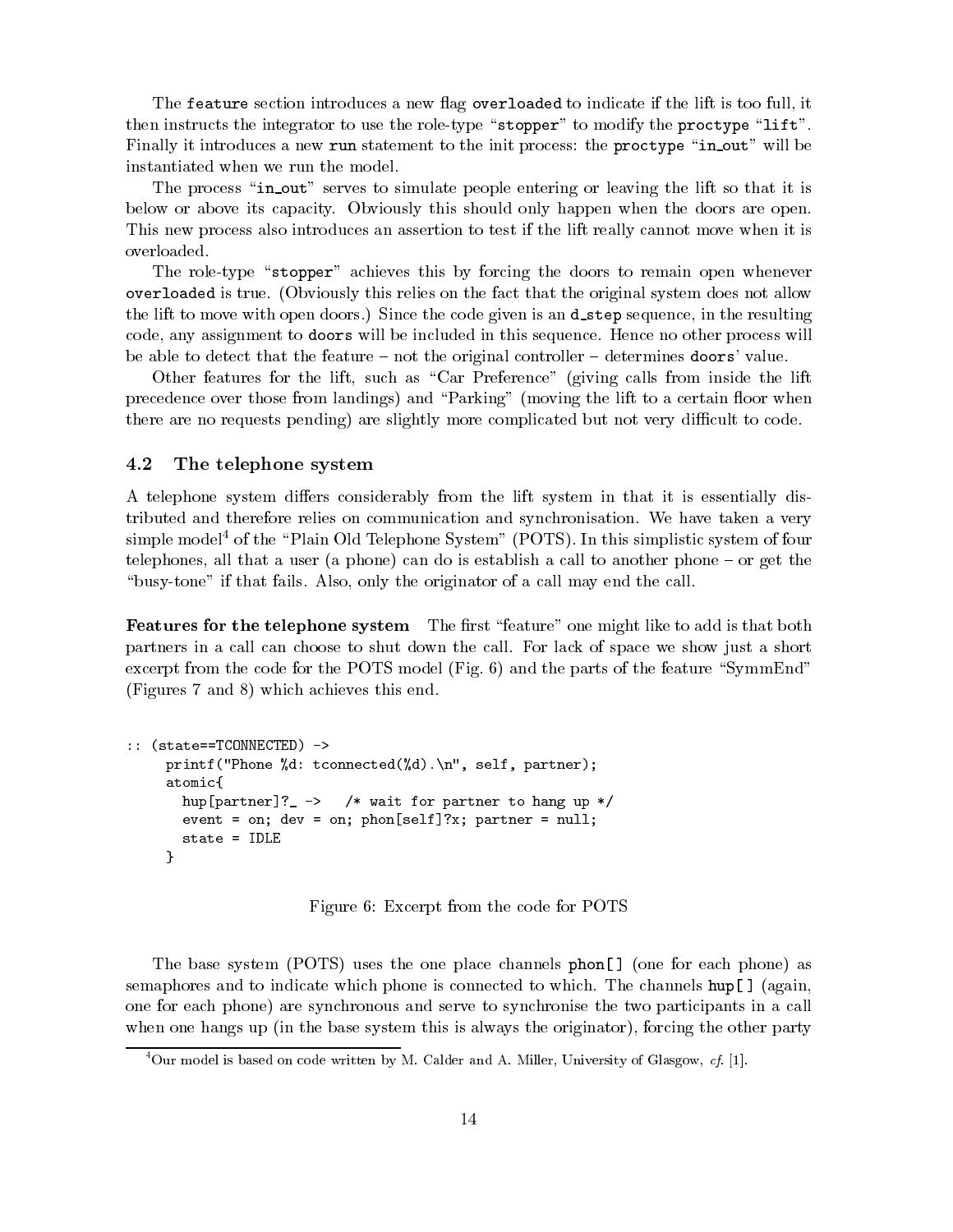```
at_option (state==TCONNECTED)
     if
      :: $$ /* put original code for this branch here */
      \cdot . \cdot atomic \cdot .
            hup[self]!i] \sim signal hang-up to partner \simp = 1 . Those p = 1 , the self-discrete p = 1 , p = 1 , p = 2 , p = 3event = on; device = on;
            phone [self]; assert (x == partner); (x == partner); (x == partner); (x == partner); (x == partner); (x == par
            partner = nulles, in the interest = IDLE
         ጉ
         }fi
```
Figure 7: Excerpt from a feature for POTS

to hang up eventually. The local variables self and partner are indices to these arrays of channels, <sup>x</sup> serves as a dummy variable. Obviously, state marks the state of the phone call at important points in a call. Finally, event and dev are of no further interest here.

In this example we can see that **printf** statements need special attention: if the feature integrator grouped the printf with the body of the branch and put it in the place marked "\\$", the integration would yield:

```
:: (state==TCONNECTED) ->
     (state==TCONNECTED) ->
    :: printf("Phone \alpha ), self-partners is the \alpha (\beta d). The self-partner \alphaatomic{hup[partner]?_ -> /* wait for partner to hang up */
            event and \alpha and \alpha are only phonon phonon in the number \alpha on \alpha . The number of \alphastate = IDLE
        \mathcal{L}}\cdot . \cdot atomic \cdot .
            hup[self]!1; /* signal hang-up to partner */
            printf("Phone %d: tclose(%d).\n", self, partner);
            event = on; development = on; development = on; development = on; development = o
            phone phone is a self-partner (x == partner); partners (x + partner); partners (x + partner); partners (x + par
            partner = nulles = IDLE = IDLE = IDLE = IDLE = IDLE = IDLE = IDLE = IDLE = IDLE = IDLE = IDLE = IDLE = IDLE = I
        }
```
In this case the process could easily get into a deadlock by choosing the branch with the printf statement, when in fact the partner process might never issue a rendezvous oer on hup[partner]. Therefore the printf statement has to be grouped with the guard:

```
:: (state==TCONNECTED) ->
     p = -\frac{1}{2} , the set \frac{1}{2} , \frac{1}{2} , \frac{1}{2} , \frac{1}{2} , \frac{1}{2} , \frac{1}{2} , \frac{1}{2} , \frac{1}{2} , \frac{1}{2} , \frac{1}{2} , \frac{1}{2} , \frac{1}{2} , \frac{1}{2} , \frac{1}{2} , \frac{1}{2} , \frac{1}{2} , \frac{1}{if:: atomic{
            atomic{
           hup[partner]?_ -> /* wait for partner to hang up */
           ...
```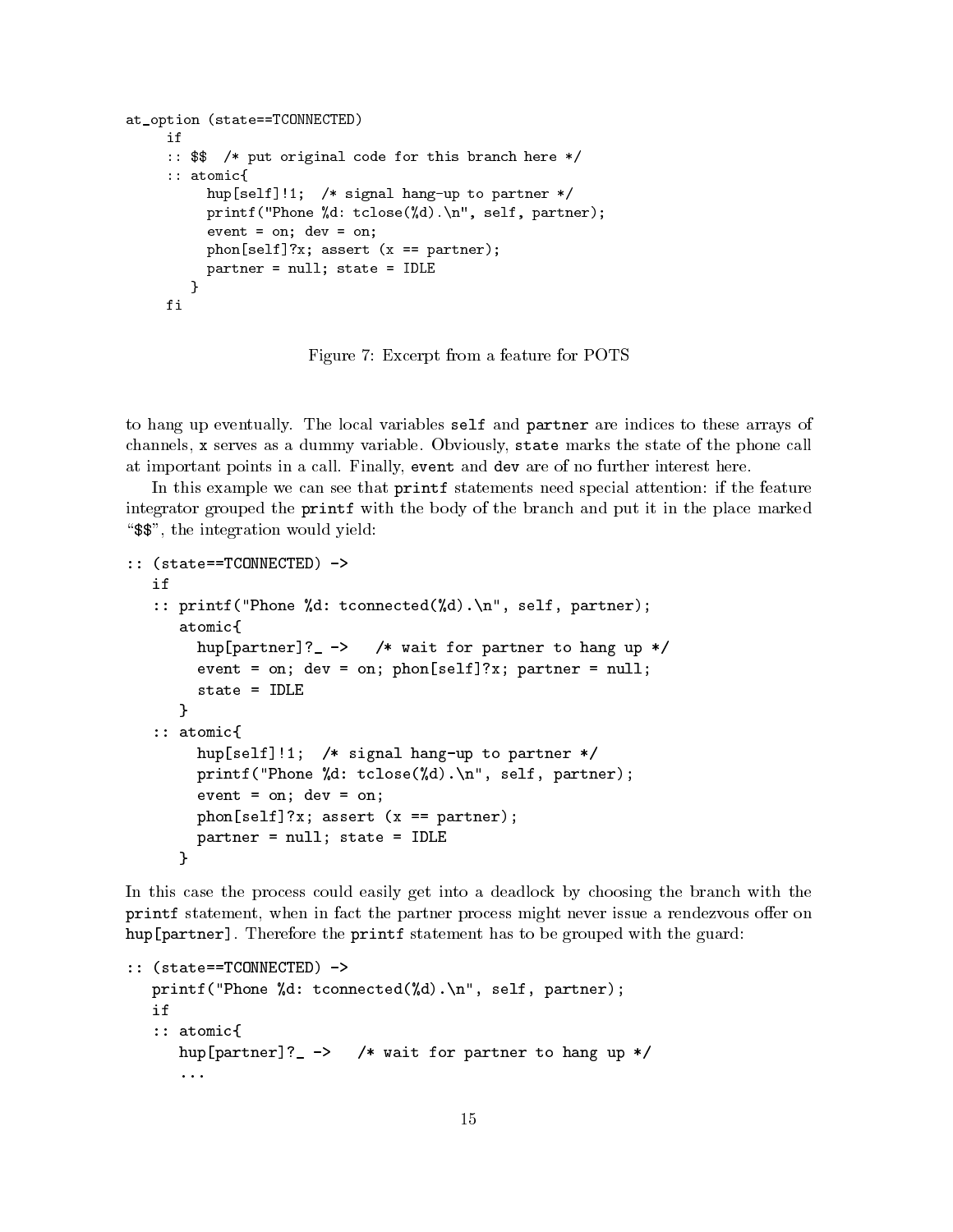Note, that this may in some cases lead to similar problems; in those cases the resulting code has to be edited by hand, for the time being. We see this as a minor flaw, since printf mainly serves debugging purposes and does not play an important part in the semantics of PROMELA.

In Figure 8 we show the interrupt clause from the same feature: here we prepare the originating phone for the possibility that the partner may issue a `hang-up' signal. We use a conditional handshake to ensure that the interrupt can only happen when the originating phone is in one of the states OCONNECTED and OCLOSE. To make sure that we use a fresh channel, we redeclare the array of channels hup[ ] in the feature declaration:

```
uses changes changes in the contract of the contract of the contract of the contract of the contract of the contract of the contract of the contract of the contract of the contract of the contract of the contract of the co
new chan hup[NPHONES+1];
```
where NPHONES was the original dimension of the array  $-$  and the number of phone processes in the model.

There is one minor complication in this code fragment: the interrupt code has to test the processes semaphore (phon[self]), since originator may have cleared it already, before the 'hang-up' signal occurred. One might find this problem by looking at the original code  $-$  or indeed, by using SPIN to debug the feature.

```
interruptatomic{hup[((state==OCONNECTED || state==OCLOSE)
                                -> partner:NPHONES)]?_ ->
     \sim terminating called the shut down call \simprintf("Phone %d", printf(", partner"); partners(", partner"); p
     event = on; device = on;
    if
     :: (phone is easily in the set \{p\} is the set of p:: ( ) - p - p - p - p - p - p - p - p - p - p - p - p - p - p - p - p - p - p - p - p - p - p - p - p - p - p - p - p - p - p - p - p - p - p - p - pfi;partner = nurrity state = IDLE;
     goto continue
   }
```
Figure 8: The interrupt clause from the "SymmEnd" feature

The code excerpts we have shown here constitute the core of the feature description, the only things missing are the syntactic framework and the declarations of the variables used.

Other features for POTS Other features for the telephone system have proved to be of varying degrees of difficulty; namely the "Call Forwarding" features were very easily implemented, whereas "Call Waiting" and "Call Forwarding" proved to be far more involved.

# <sup>5</sup> Conclusions

We have developed the feature construct to extend the idea of modularisation to post hoc extension of system specifications. By keeping the original description of the system separate